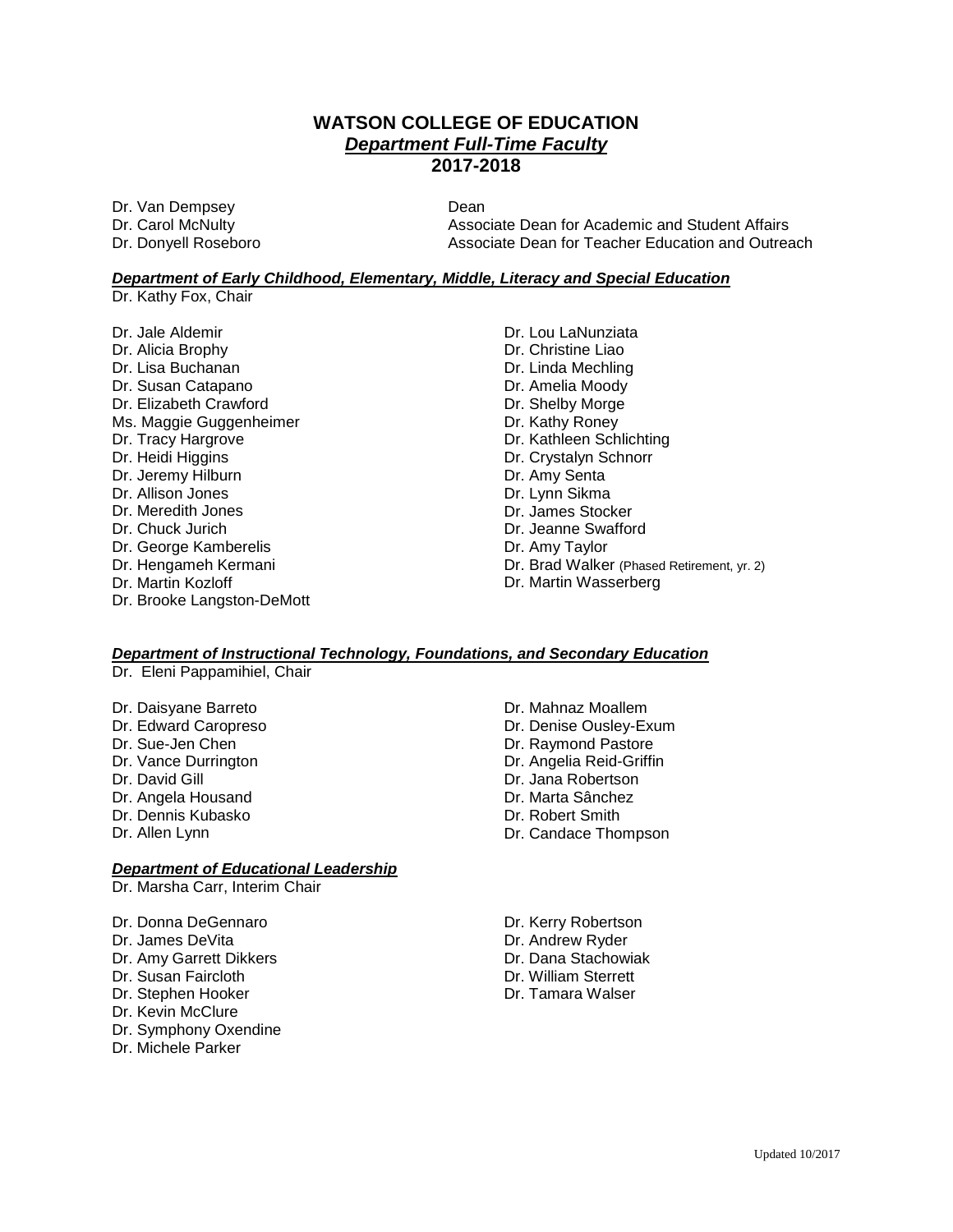# *Special Programs and Support Personnel*

#### *Office of Student Advising and Integrated Leadership*

T. Dean Heath, Recruiter Brenna Johnson, Academic Advisor Allison Rankin, Academic Advisor LeAnne Smith, Academic Advisor

*Communication Specialist* Susan Finley

*Curriculum Materials Center* Kathryn Batten, Curriculum Materials Librarian Tonya McKoy

#### *Teacher Education and Outreach Alliances*

Somer Lewis, Director of University-School Partnerships (PDS) Jenn Knight, Assistant Director of PDS Brian Brinkley, Director of Education Lab Becky Walker, Ed Lab

#### *Professional Experiences*

Cindy Wiseman, Director of Professional Experiences Stephanie Glowa, Field Experiences Coordinator Logan McKnight, Licensure and Internship Coordinator Courtney Townsend, Coordinator for Out of Area Placements and Lateral Entry

#### *Technology*

Tammy Clark, Instructional Designer Jeffrey Ertzberger, Director of Technology Brian Powell, Tech Support Analyst Salena Rabidoux, Technology Liaison Kristine Wetherill, Webmaster

*Assessment* Jaci Webb-Dempsey Jessica Rivenbark

*WCE International Programs* Susan Catapano

*Assistive Technology Demonstration and Lending Site* Amy Moody, Director